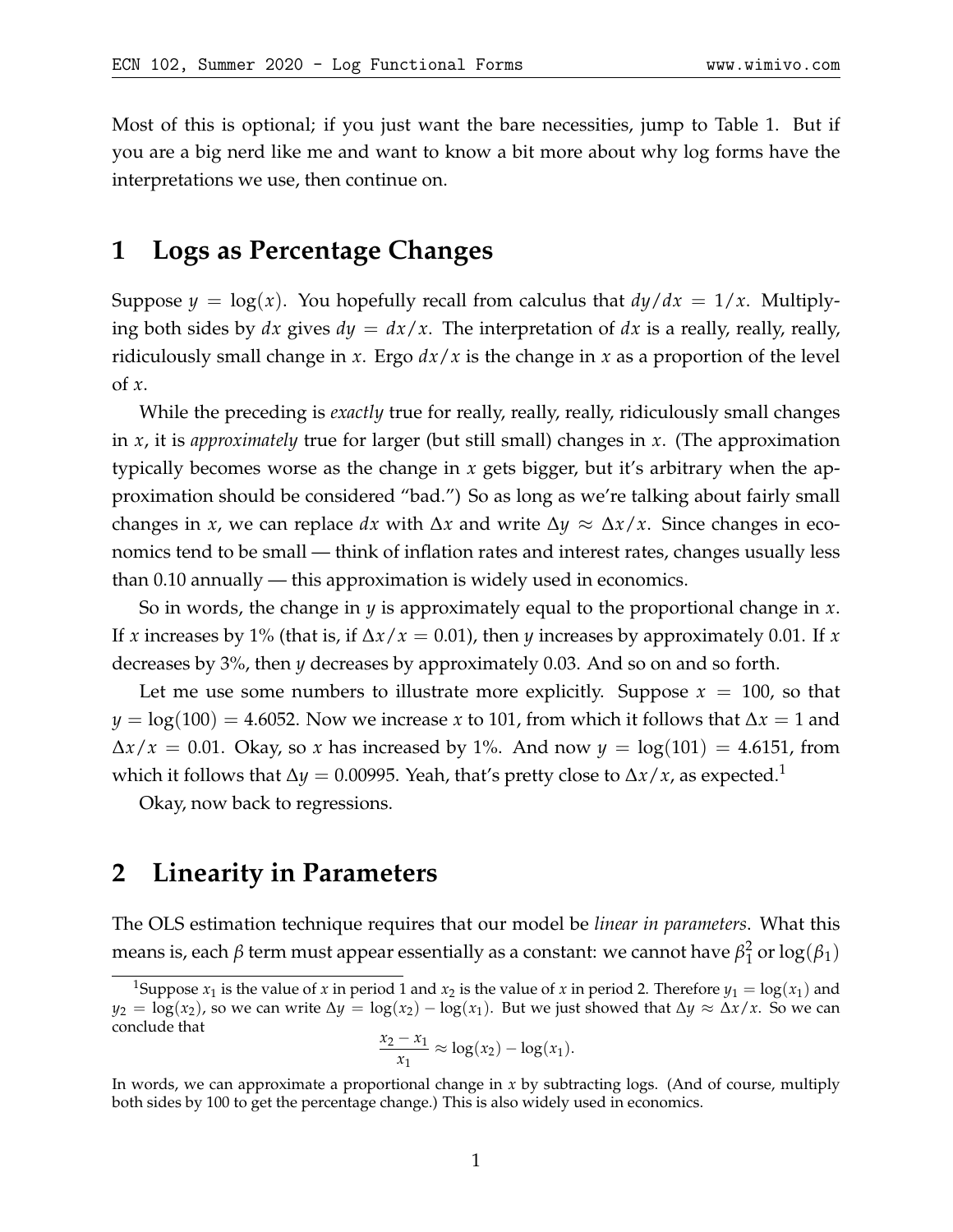or *β*1*β*2, for instance. This is because the OLS technique is only able to solve explicitly for each  $\beta$  if they appear in a linear fashion.

However, this does not necessitate that the model be linear in *variables*. There is no reason why we can't specify a model of the form

$$
y = \beta_1 + \beta_2 \log(x) + \epsilon
$$

if we think it is useful to do so.<sup>[2](#page-1-0)</sup> And it certainly might be useful to do so. Consider the relationship between healthcare expenditure and life expectancy. We would expect more healthcare expenditure to be correlated with higher life expectancy, but at a diminishing rate (since there is a natural limit to life expectancy that medical treatment cannot overcome). So it wouldn't make sense to impose a linear relationship on healthcare expenditure and life expectancy; instead, use a log to capture diminishing returns to healthcare expenditure. This is ilustrated in Figure [1.](#page-1-1)

<span id="page-1-1"></span>

FIGURE 1: Using  $log(x)$  as the horizontal axis gives a more linear shape to the data, thereby making it more appropriate for a linear regression.

### **3 Functional Forms**

There are an infinite number of ways we could specify such a model. I focus on three due to their salient economic interpretations. It will be assumed throughout that the zero conditional mean assumption holds; this implies that *x* and *e* are uncorrelated. In

<span id="page-1-0"></span><sup>&</sup>lt;sup>2</sup>If you'd like, you can define  $v \equiv \log(x)$  and rewrite the model as  $y = \beta_1 + \beta_2 v + \epsilon$ , from which it is obvious that the model exhibits the same form as that with which we are familiar.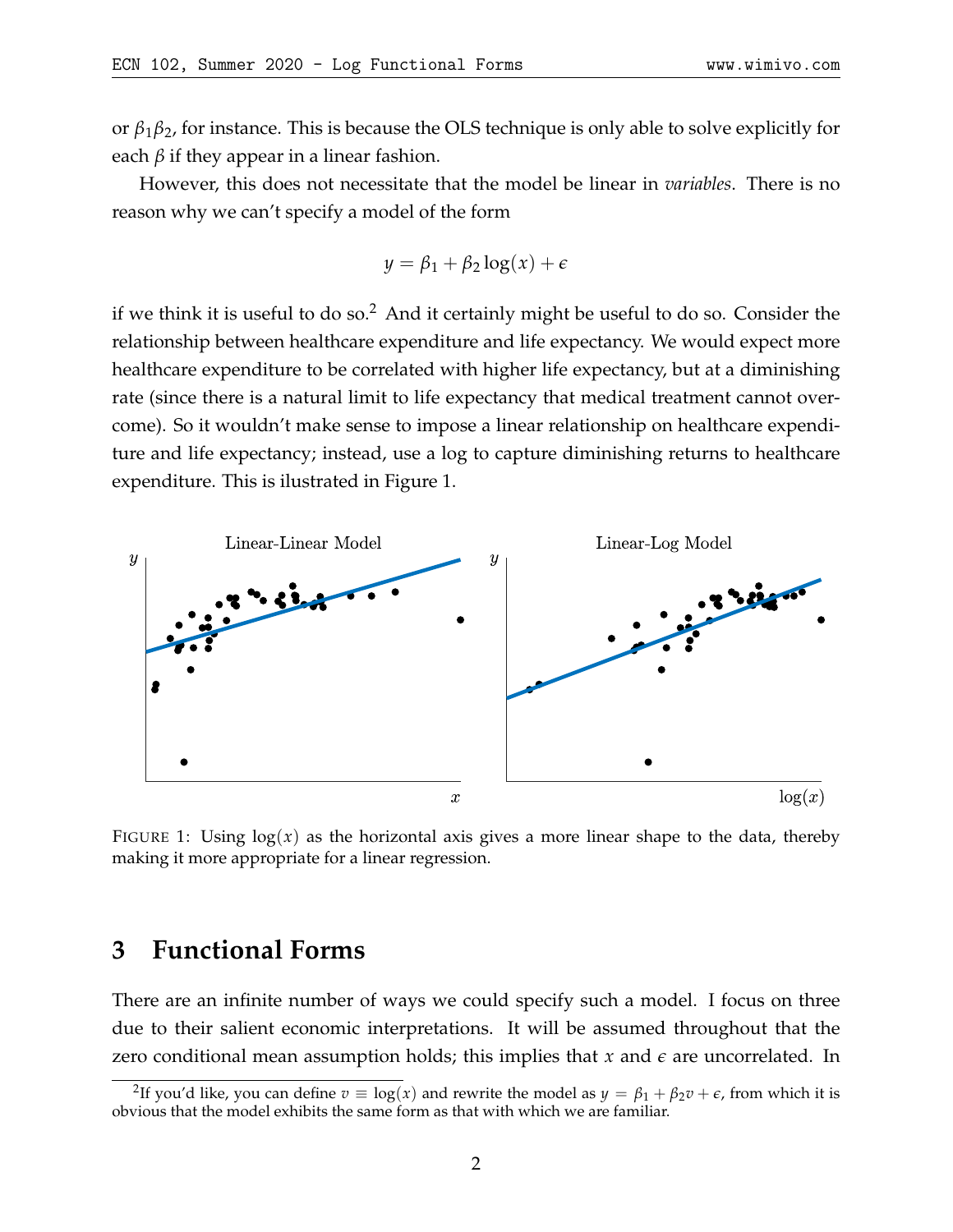practice, this means that when we change  $x$ , there is no change in  $\epsilon$  on average. This is useful because we take derivatives, for which the zero conditional mean assumption implies that  $d\epsilon/dx = 0$ .

#### **3.1 Linear-Linear Regression**

A **linear-linear** regression is of the form

$$
y = \beta_1 + \beta_2 x + \epsilon. \tag{1}
$$

It is named as such because the dependent variable is linear (it's simply *y*) and the regressor variable is also linear (it's simply *x*). The interpretation is that an increase in *x* by one unit is associated with a change in *y* of  $\beta$  units. This is the regression we've been focusing on.

#### **3.2 Linear-Log Regression**

A **linear-log** regression is of the form

$$
y = \beta_1 + \beta_2 \log(x) + \epsilon. \tag{2}
$$

Although log(*x*) may do a better job of capturing the data or a salient economic phenomenon, we are not interested in how a change in log(*x*) will affect *y*; we are interested in how a change in *x* will affect *y*. We'll have to do a little work to squeeze out that information, but it's not so bad. First, we can take the derivative of both sides with respect to *x*, which yields

$$
\frac{dy}{dx} = \frac{\beta_2}{x}.
$$

Now multiply both sides by *dx*, and then multiply the right-hand size by 100/100. Moving around the 100 factors, we end up with

$$
dy = \frac{\beta_2}{100} \left( \frac{dx}{x} \times 100 \right).
$$

Notice that the term in parentheses is the percentage change in *x*.

Although calculus operations are in terms of infinitesimally small changes *dy* and *dx*, the equation still constitutes a valid approximation for small changes ∆*y* and ∆*x*. In practice, we will typically consider %∆*x* = 1. The interpretation in words is: the change in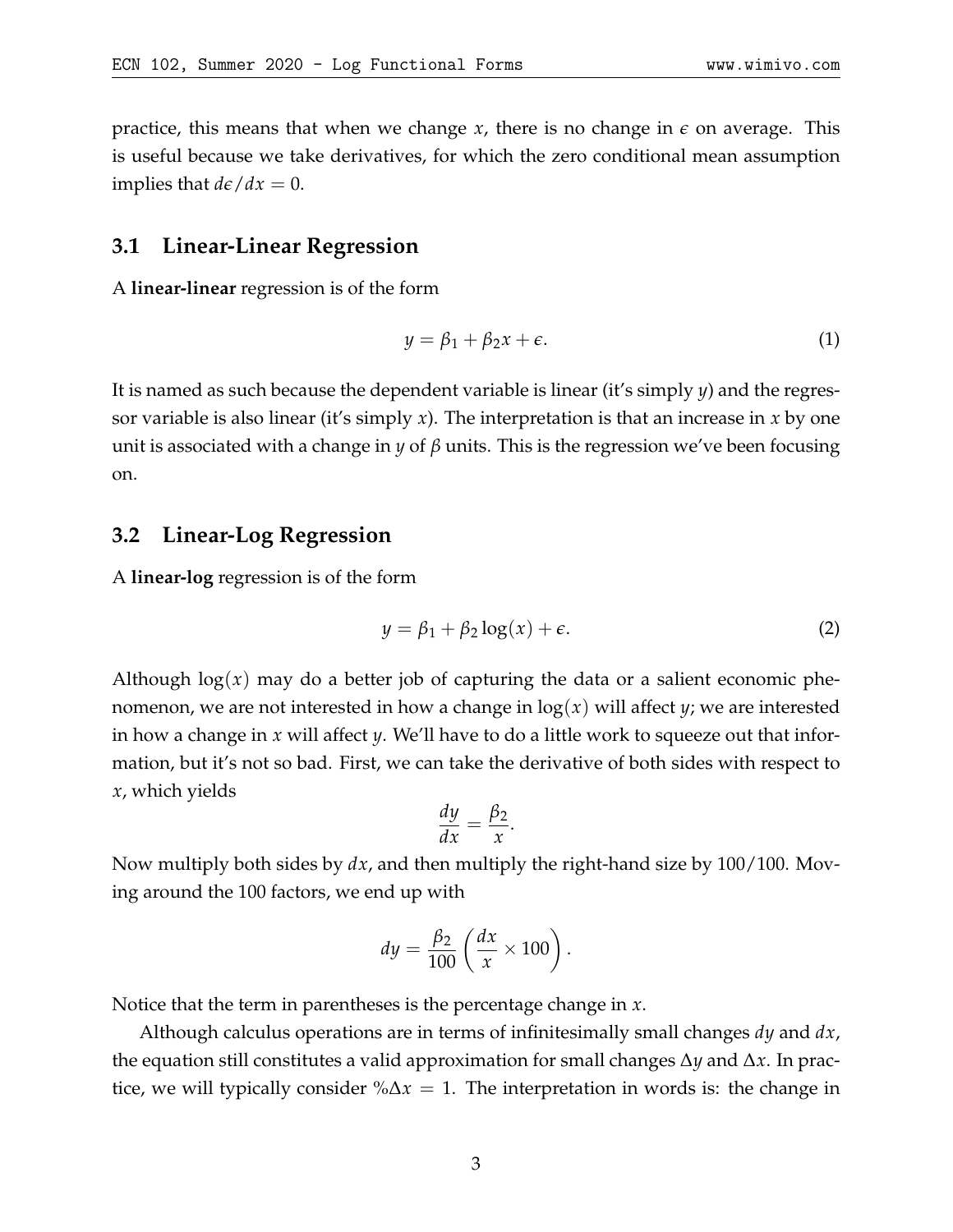the level of *y* equals  $\beta_2/100$  times the percentage change in *x*,

$$
\Delta y \approx \frac{\beta_2}{100} \times \% \Delta x. \tag{3}
$$

### **3.3 Log-Linear Regression (Semi-Elasticity)**

A **log-linear** regression is of the form

$$
\log(y) = \beta_1 + \beta_2 x + \epsilon. \tag{4}
$$

To interpret, start by taking the derivative of both sides with respect to *x*, which yields

$$
\frac{d\log(y)}{dx} = \beta_2.
$$

In order to squeeze *y* out of the left-hand side, we will appeal to the chain rule of calculus. In particular, we can write

$$
\frac{d\log(y)}{dy}\frac{dy}{dx} = \beta_2.
$$

We know that  $d \log(y)/dy = 1/y$ , so let's make that substitution. Let's also multiply both sides by  $100 \times dx$ , which yields

$$
\frac{dy}{y} \times 100 = (100 \times \beta_2) dx.
$$

In words: the percentage change in *y* equals  $100 \times \beta_2$  times the change in the level of *x*,

$$
\% \Delta y \approx 100 \beta_2 \times \Delta x. \tag{5}
$$

In this form, coefficient  $\beta_2$  is referred to as the **semi-elasticity** of *y* with respect to *x*.

### **3.4 Log-Log Regression (Elasticity)**

A **log-log** regression is of the form

$$
\log(y) = \beta_1 + \beta_2 \log(x) + \epsilon. \tag{6}
$$

To interpret, take the derivative of both sides with respect to *x*, which gives

$$
\frac{d\log(y)}{dx} = \frac{\beta_2}{x}.
$$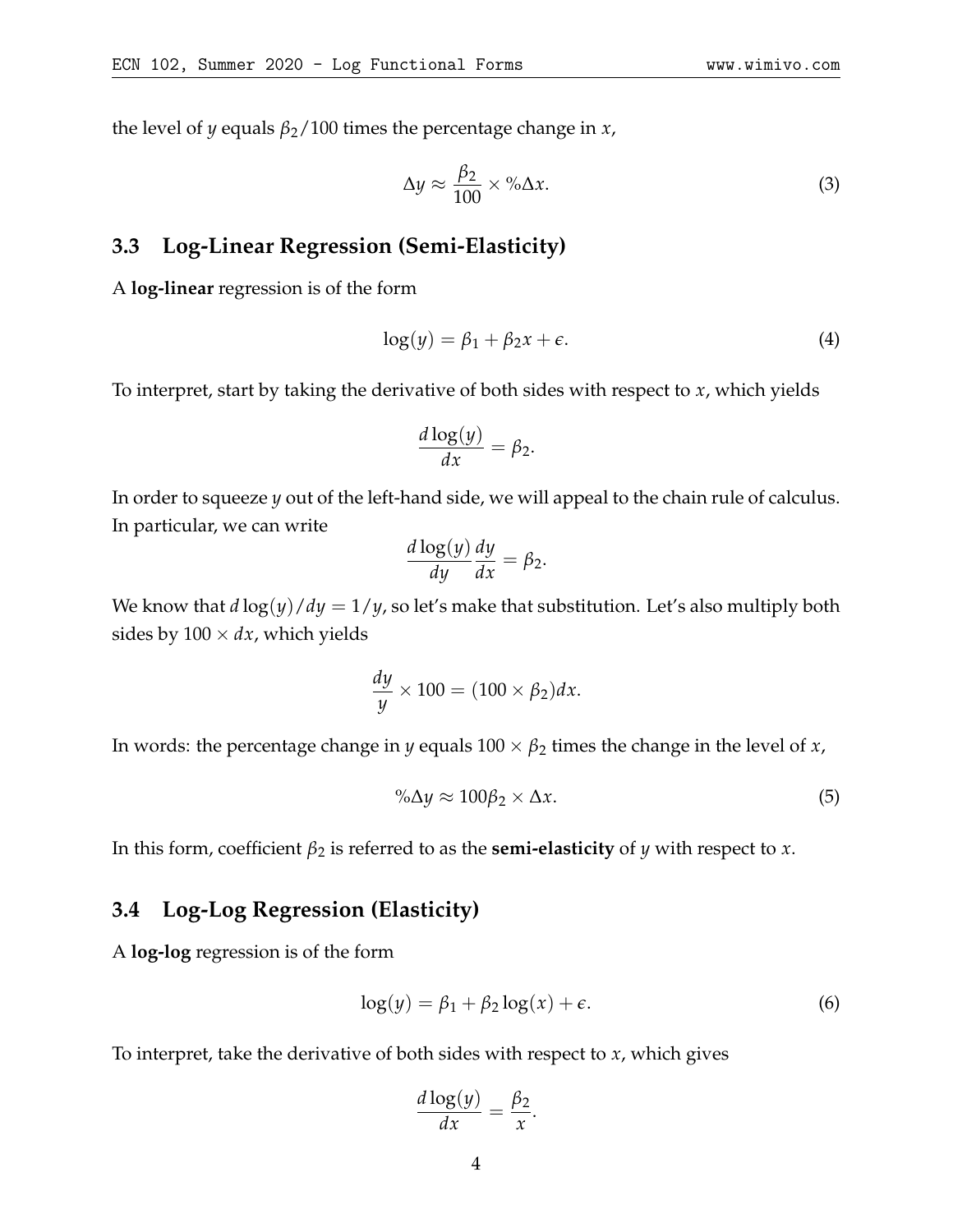Use the chain rule again on the right-hand side so that

$$
\frac{d \log(y)}{dy} \frac{dy}{dx} = \frac{\beta_2}{x}.
$$

We know that  $d \log(y)/dy = 1/y$ , so let's make that substitution. Also multiply both sides by *dx* and both sides by 100. Doing so yields

$$
\frac{dy}{y} \times 100 = \beta_2 \left( \frac{dx}{x} \times 100 \right).
$$

In words: the percentage change in *y* is equal to  $\beta_2$  times the percentage change in *x*,

$$
\% \Delta y \approx \beta_2 \times \% \Delta x. \tag{7}
$$

In this form, coefficient  $\beta_2$  is referred to as the **elasticity** of *y* with respect to *x*, which you hopefully remember from a microeconomics course.

## **4 Summary**

Again, there are a multitude of other functional forms we could consider, e.g. quadratic forms, that are useful in certain contexts. Those will be discussed later as they become pertinent. But for now, Table [1](#page-4-0) summarizes the four functional forms introduced here.

<span id="page-4-0"></span>

| Model                           | Dependent Variable | Regressor     | Interpretation of $\beta_2$                               |
|---------------------------------|--------------------|---------------|-----------------------------------------------------------|
| linear                          | y                  | $\chi$        | $\Delta y = \beta_2 \times \Delta x$                      |
| linear-log                      | Y                  | log(x)        | $\Delta y \approx \frac{\beta_2}{100} \times \% \Delta x$ |
| log-linear<br>(semi-elasticity) | log(y)             | $\mathcal{X}$ | $\% \Delta y \approx 100 \beta_2 \times \Delta x$         |
| log-log<br>(elasticity)         | log(y)             | log(x)        | $\% \Delta y \approx \beta_2 \times \% \Delta x$          |

TABLE 1: Common log functional forms and their interpretations. You might want to consider interpreting ∆ as "difference in" rather than "change in" to avoid unintentional causal interpretation. For example, the log-linear regression says that we expect the percentage difference in *y* to be 100*β*<sup>2</sup> times the difference in *x*. More concretely, when we consider a value of *x* that is larger by 1 unit, we expect to see a value of *y* that is larger by  $100\beta_2$  percent.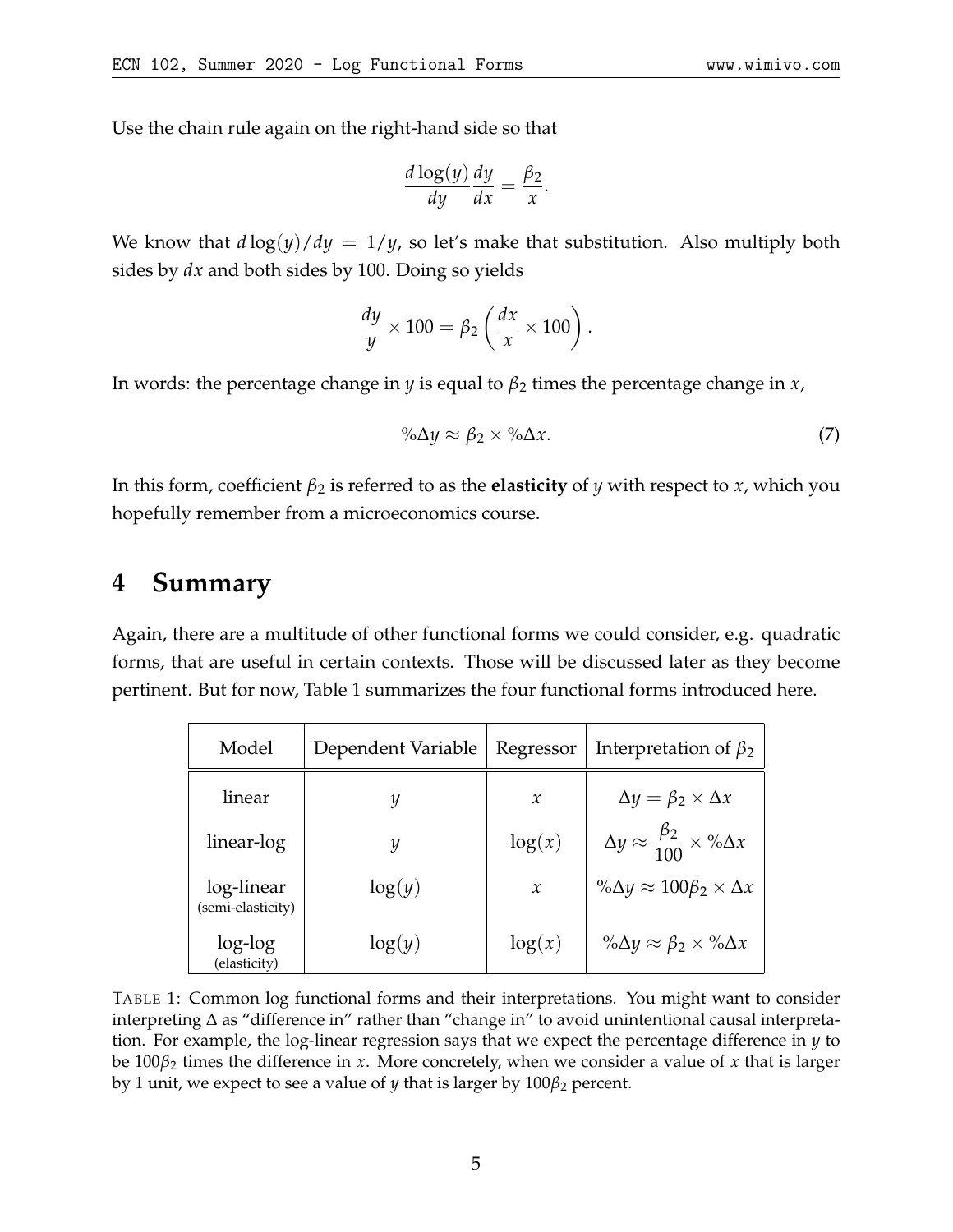# **5 Life Expectancy and Healthcare Expenditure**

Consider data with three variables: country, life expectancy at birth, and healthcare spending per-capita in 2015. As can be asceratined from the R output on the next page the linear-linear regression

lifeexpect =  $\beta_1 + \beta_2$ hcspending +  $\epsilon$ 

gives goodness-of-fit measure  $R^2=0.363$ . The linear-log regression as suggested earlier,

lifeexpect =  $\beta_1 + \beta_2 \log(\text{hcspending}) + \epsilon$ ,

gives goodness-of-fit measure  $R^2 = 0.542$ , implying a better fit. The interpretation of the linear-log model is that a 1% increase in healthcare spending is associated with, on average, an increase in life expectancy by about 0.0465 years.

There's an **important caveat** in comparing the *R* <sup>2</sup> of different models: it is *not* meaningful to compare the *R* <sup>2</sup> of models that have different dependent variables! If the regressors are different but the dependent variables are the same, then it is fine to compare  $R^2$ .